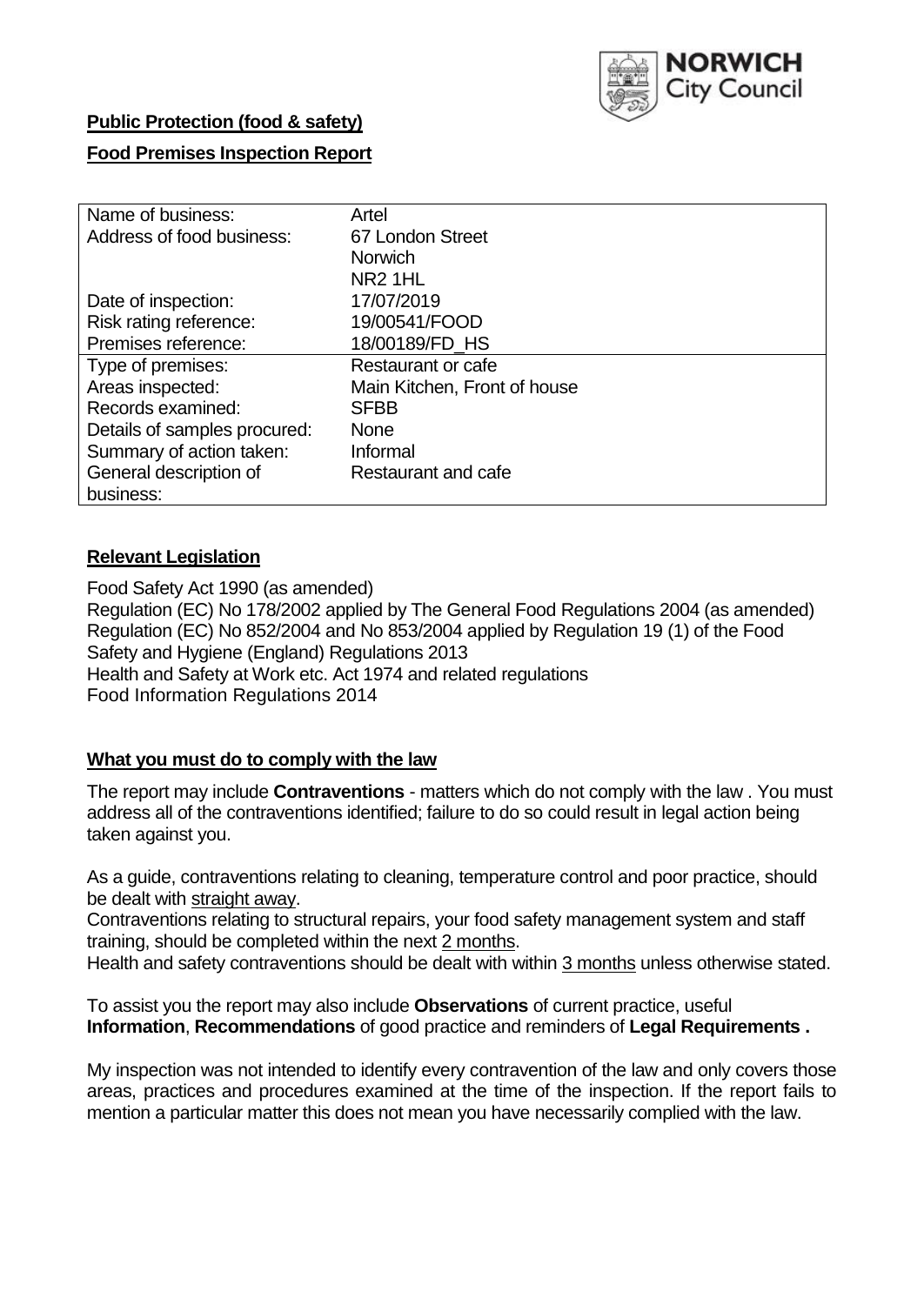# **FOOD SAFETY**

#### **How we calculate your Food Hygiene Rating:**

The food safety section has been divided into the three areas which you are scored against for the hygiene rating: 1. food hygiene and safety procedures, 2. structural requirements and 3. confidence in management/control procedures. Each section begins with a summary of what was observed and the score you have been given. Details of how these scores combine to produce your overall food hygiene rating are shown in the table.

| <b>Compliance Area</b>                     |          |    |          | <b>You Score</b> |                |           |           |    |          |  |  |
|--------------------------------------------|----------|----|----------|------------------|----------------|-----------|-----------|----|----------|--|--|
| Food Hygiene and Safety                    |          |    |          | $\Omega$         | 5              | 10        | 15        | 20 | 25       |  |  |
| <b>Structure and Cleaning</b>              |          |    | $\Omega$ | 5                | 10             | 15        | 20        | 25 |          |  |  |
| Confidence in management & control systems |          |    | $\Omega$ | 5                | 10             | 15        | 20        | 30 |          |  |  |
|                                            |          |    |          |                  |                |           |           |    |          |  |  |
| <b>Your Total score</b>                    | $0 - 15$ | 20 |          | $25 - 30$        |                | $35 - 40$ | $45 - 50$ |    | > 50     |  |  |
| <b>Your Worst score</b>                    | 5        | 10 |          | 10               | 15             |           | 20        |    |          |  |  |
|                                            |          |    |          |                  |                |           |           |    |          |  |  |
| <b>Your Rating is</b>                      | 5        | 4  |          | 3                | $\overline{2}$ |           |           |    | $\Omega$ |  |  |

Your Food Hygiene Rating is 5 - a very good standard



# **1. Food Hygiene and Safety**

Food hygiene standards are high. You demonstrated a very good standard of compliance with legal requirements. You have safe food handling practices and procedures and all the necessary control measures to prevent cross-contamination are in place. Some minor contraventions require your attention. **(Score 5)**

#### Contamination risks

**Recommendation** The following exposed food to the general risk of

cross-contamination with bacteria or allergens or its physical contamination with dirt, foreign objects or chemicals:

- an open jar of peanut butter in was left on the work surfaces where food was handled. Ensure that you store peanut butter in a place that is designated for storage of foods containing allergens only
- vegetables i.e spinach was stored above ready to eat food i.e cheeses. I was pleased to see that this was changed in my presence

**Recommendation** Chopping boards were being stored directly touching. Ensure you store the chopping boards in a rack properly divided.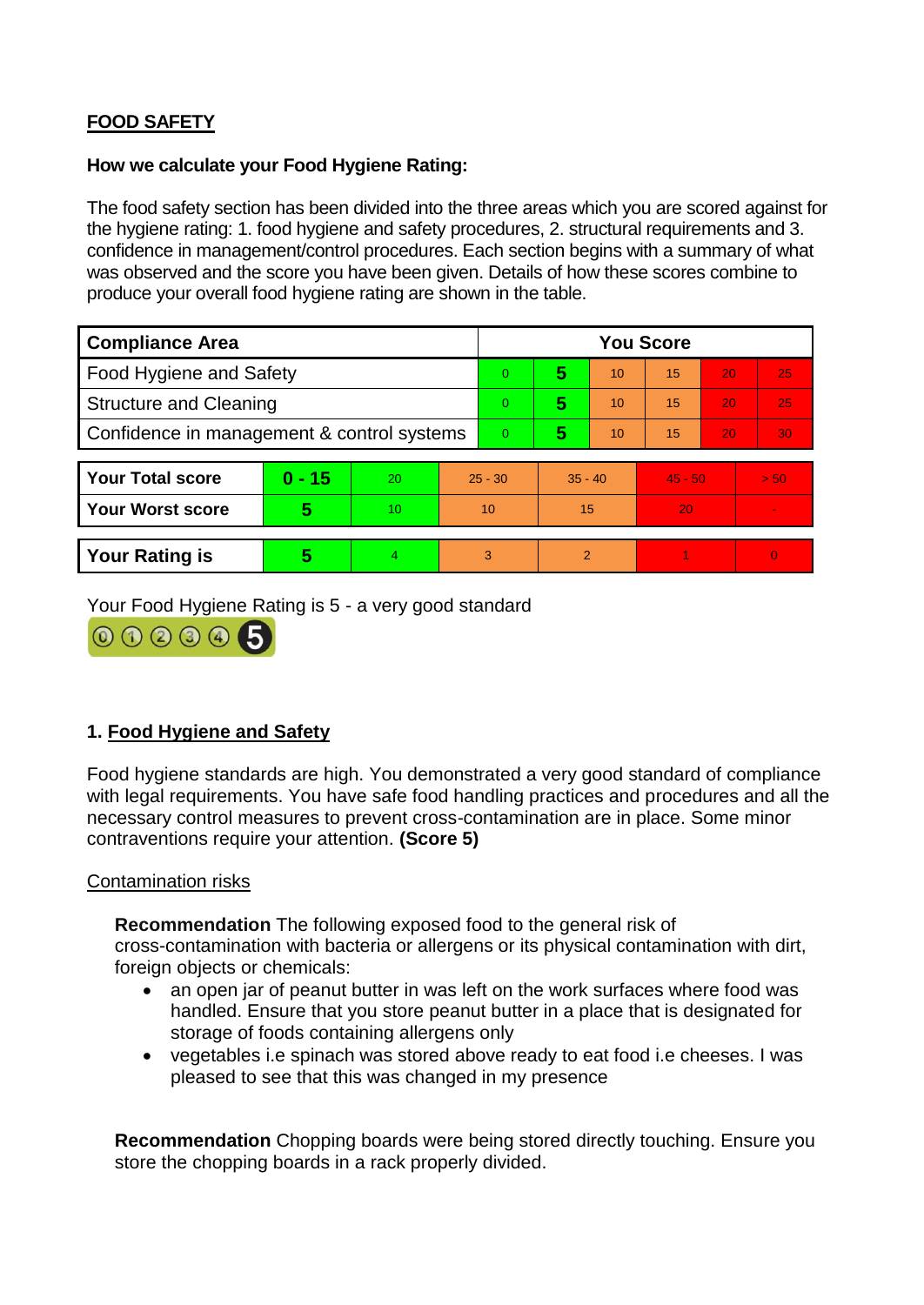#### Hand-washing

**Observation** I was pleased to see hand-washing was well managed.

#### Temperature Control

**Observation** I was pleased to see you were able to limit bacterial growth and/or survival by applying appropriate temperature controls at points critical to food safety and that you were monitoring temperatures.

#### Unfit food

**Contravention** The following foods were past the USE BY date and were thrown away:

 buttercream stored in the fridge had a use by date 13.07.19. I was pleased to see that this was thrown away in my presence

#### Poor Practices

**Recommendation** The following matters represented poor practice and if allowed to continue may cause food to become contaminated or lead to its deterioration:

 eggs were being stored at ambient temperatures. It is a government recommendation that eggs are stored in a fridge.

# **2. Structure and Cleaning**

The structure facilities and standard of cleaning and maintenance are all of a good standard and only minor repairs and/or improvements are required. Pest control and waste disposal provisions are adequate. The minor contraventions require your attention. **(Score 5)**

#### Cleaning of Structure

**Contravention** The following items were dirty and require more frequent and thorough cleaning:

• wash hand basin in the kitchen

#### Cleaning Chemicals / Materials / Equipment and Methods

**Observation** I was pleased to see that the premises was kept clean and that your cleaning materials, methods and equipment were able to minimise the spread of harmful bacteria between surfaces.

#### Maintenance